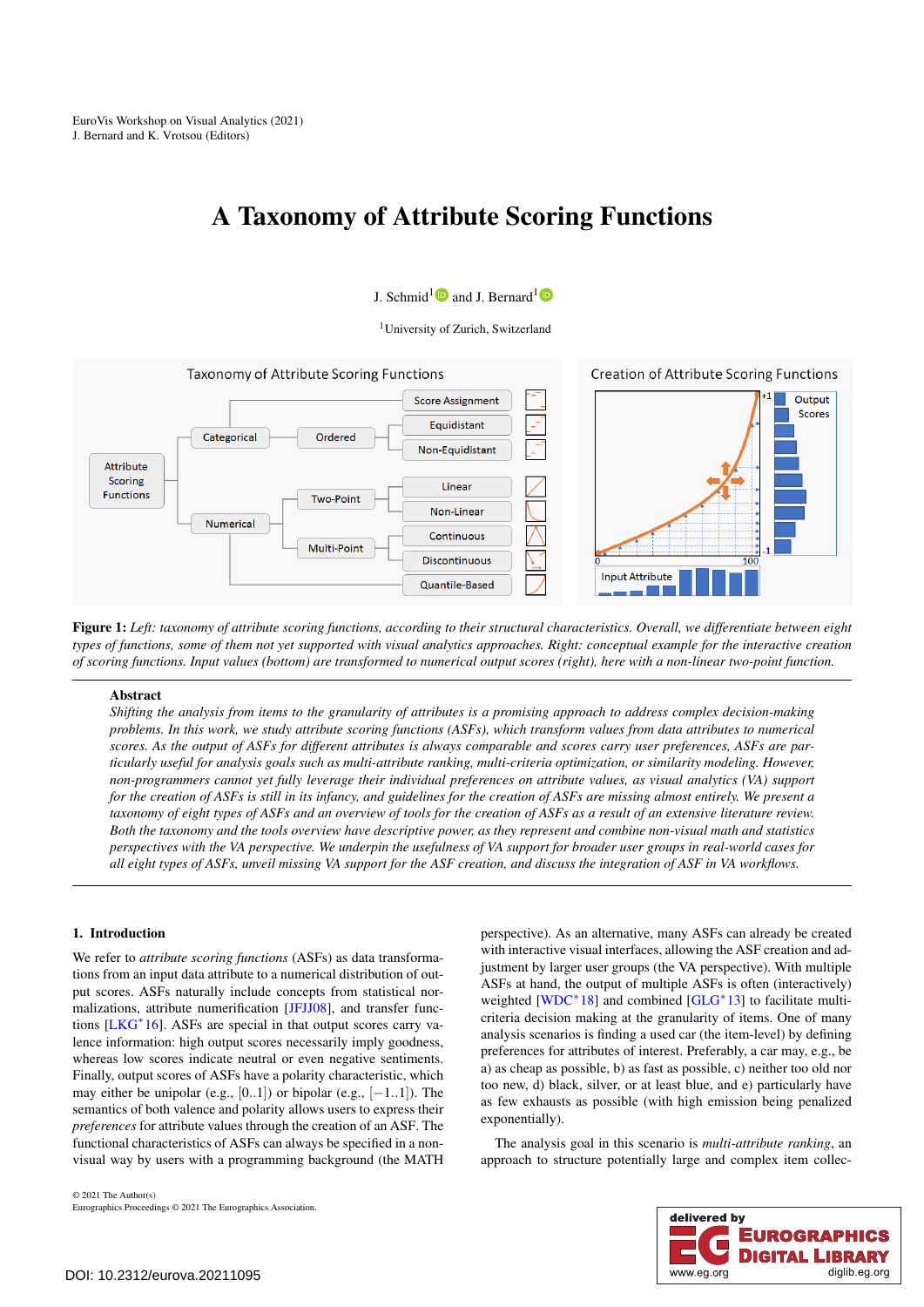<span id="page-1-1"></span>tions by computing ranks based on attribute scorings. An exam-ple VA approach with ASF creation support is LineUp [\[GLG](#page-4-3)<sup>\*</sup>13] that offers an interactive user interface, as well as a scripting interface to enable the creation of ASFs for different user groups. Another analysis goal is *multi-criteria optimization* [\[PBJ93\]](#page-4-4), where the challenge is to select compromise solutions using optimization algorithms. A VA example with a connection to ASFs is PAVED [\[CMMK20\]](#page-4-5), with an emphasis on Pareto front visualizations that support users in applying their preferences for selecting the most preferred solutions. A third goal related to ASFs is *similarity modeling* [\[SJ99\]](#page-4-6) in information retrieval where distance metrics are ap-plied either on individual attributes [\[BRS](#page-4-7)<sup>\*</sup>17] or the entire attribute set [\[Pam06\]](#page-4-8). The results of distance metrics form 1D metric spaces and serve as the input for ASFs, which are then inverted (from distances to similarities) and finally non-linearly scaled [\[MZ11\]](#page-4-9) to better approximate the notion of similarity as perceived by humans [\[She87\]](#page-4-10).

Based on the reflection on literature in MATH and pioneer approaches in VA, the motivation for this research was manifold. First, it may make sense to distinguish between the study of ASFs and tools enabling users to create different types of ASF. Second, we identified that both ASFs and ASF creation tools have not yet been investigated and described systematically. Third, research on the creation of ASFs in MATH and VA seems to co-exist independently from each other, leaving room for the study of combinations and synergies. Fourth, surprisingly little support exists for the interactive creation of ASFs: for some types of ASFs VA support is still entirely missing. Finally, in several real-world use cases, we identified the unsatisfied need of non-experts for the interactive creation of ASFs, which additionally calls for future VA support.

Our primary contribution is a hierarchical taxonomy for ASFs directly drawn from patterns observed in both the MATH and the VA literature. The main distinction criterion is between the categorical or numerical input attributes, further sub-divided by the structural characteristics in both branches. Our secondary contribution is an overview of tools enabling users to create ASFs. In this overview, we utilize the descriptive power [\[BL04\]](#page-4-11) of the taxonomy to categorize and unify tools from MATH and VA. We demonstrate the usefulness of both the taxonomy and the tools overview for all eight ASF types with a) examples of real-world ASF instances, b) references to (VA) tools enabling the ASF creation, and c) descriptions of areas in the design space not yet supported with VA. Finally, we discuss the integration of ASFs in VA workflows for different analysis goals and outline future work. This work is meant to enable a deeper understanding of different types of ASFs and their interactive creation with VA tools for experts and non-experts.

#### 2. Attribute Scoring Functions

#### 2.1. Characterizing Attribute Scoring Functions

We characterize ASFs according to the three aspects *data transformation*, *polarity*, and *valence*, allowing to transform attribute values according to user-defined preferences.

Data Transformation: ASFs are data transformations that assign scores to attribute values. The mapping of ASFs is always defined for the entire input value domain. By design ASFs can be described formally, to enable automatic execution. In contrast to most machine learning models trained in a learning process, the functional behavior of ASFs is described in a *creation* step before execution.

Polarity: The value domain of output scores can be *unipolar* (from neutral to one extreme value) or *bipolar* (from a negative extreme value to a positive extreme value). A unipolar interval [0..1] [\[GLG](#page-4-3)<sup>\*</sup>13] may be a good default solution for ASFs, just like the min-max normalization. However, analysis scenarios exist where a bipolar interval [−1..1] is more useful: bipolar scores allow modeling criteria for both, particularly good and bad items.

Valence: By default, high score values indicate something positive (high is good). However, in some cases, it is useful to enable users to flip the valence of the ASF to determine that low output values should yield the highest scores (low is good), e.g., for a price attribute.

#### 2.2. Creation of Attribute Scoring Functions

Every ASF can be created by programmers using MATH support. As an alternative to MATH, some ASFs can also be created with VA support, e.g., to open the process for larger user groups. Inspired by a VA pioneer approach [\[GLG](#page-4-3)<sup>\*</sup>13], a conceptual interface for the ASF creation is shown in Figure [1](#page-0-0) (right), using a non-linear twopoint ASF as an example. We illustrate how users can create and modify ASFs interactively; here, by dragging a selected orange line segment in 2D, leading to adaptions of the functional behavior. We show the distributions of both input values (blue, from the bottom) and output scores (blue, to the right), as it may be recommendable to enable users to observe the effect of the data transformation.

#### 2.3. Attribute Scoring Functions in the Literature

We conducted an extensive cross-domain literature research that aimed at including both the MATH and the VA perspective. Our search target was two-fold as we sought two different classes of research items: 1) concrete ASFs and 2) ASF creation tools. Both sets of retrieved items helped us to analyze commonalities and differences across ASFs and to identify their structural characteristics. One result of this iterative process is the taxonomy of ASFs presented in Figure [1](#page-0-0) (left), described in Section [3.](#page-1-0) The taxonomy also supported the creation of the structured overview of tools enabling users to create ASFs, presented in Table [1,](#page-3-0) described in Section [4.](#page-2-0)

#### <span id="page-1-0"></span>3. A Taxonomy of Attribute Scoring Functions

The literature research revealed a space of possible types of ASFs. Design targets when identifying and structuring types of ASFs in this space were a) to differentiate between structural characteristics of ASFs and b) to assess the complexity of ASFs when being created with VA support. As MATH may become arbitrarily complex, we decided to only present types of ASFs for which plausible realworld examples exist, to further motivate the creation of ASFs in practice. The result of this process is a hierarchical taxonomy of ASFs, presented in Figure [1](#page-0-0) (left). In the taxonomy, the most principal distinction is between ASFs for categorical and numerical input attributes (Sections [3.1](#page-2-1) and [3.2\)](#page-2-2), as for both MATH and VA the creation of ASFs fundamentally differs for these two attribute types. In this section, we provide an overview of the taxonomy and describe types of ASFs in detail. We explicitly point towards spaces for ASF creation that do not contain VA solutions yet.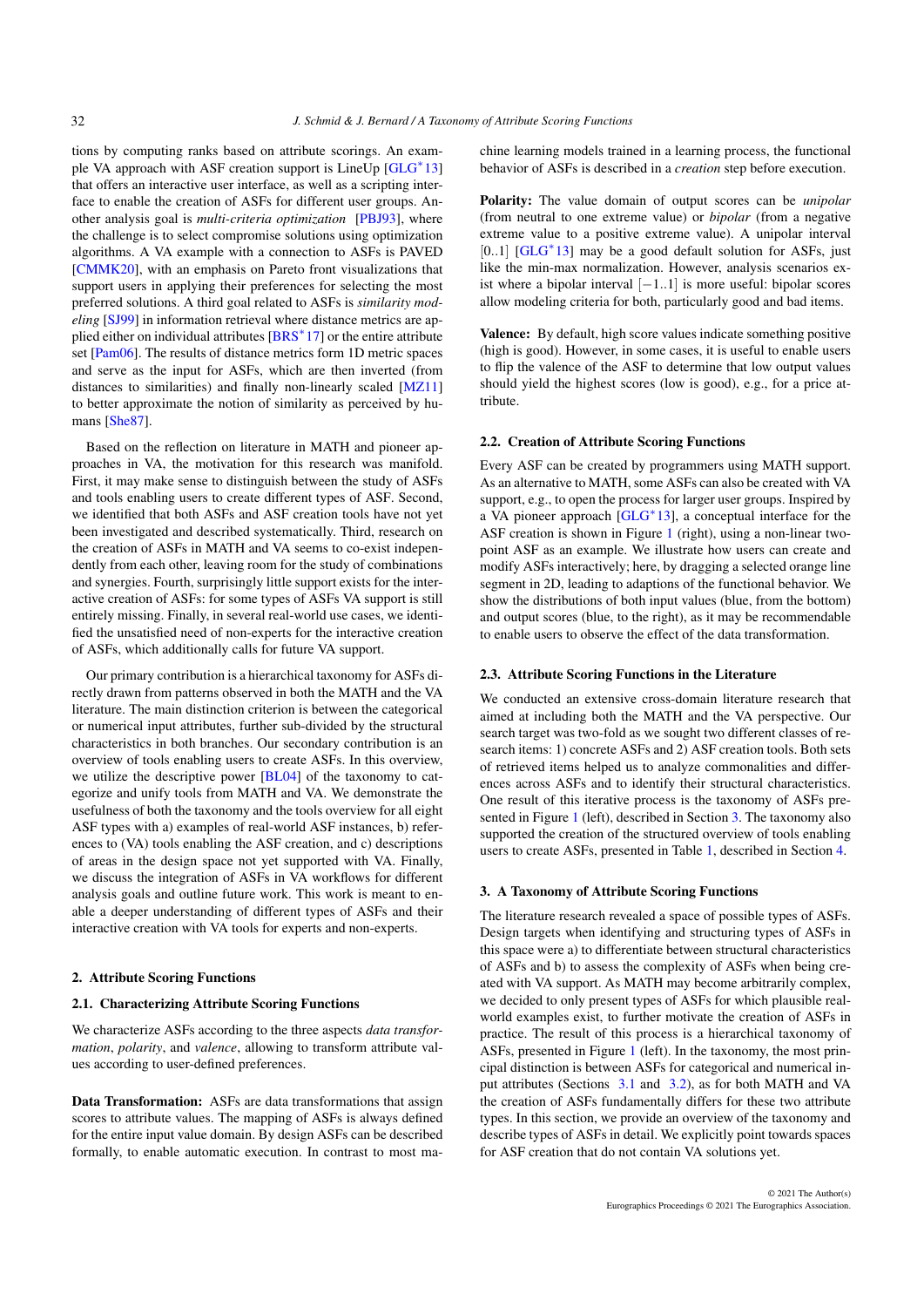# <span id="page-2-3"></span><span id="page-2-1"></span>3.1. Attribute Scoring Functions for Categorical Attributes

We distinguish between *Score Assignment* and *Ordered* variants for the transformation of categorical attributes with a fixed number of categories (values, observations, levels) into numerical scores. Score assignment uses a lookup table with preferences to assign categories to scores. Ordered ASFs require an ordering of categories first, before allocations of output scores can be achieved.



Score Assignment: A straightforward ASF for categorical values is a lookup table with a number for each category. In the illustration, three high and two comparatively low scores have been defined for the five

categories. In a house purchasing example, Score Assignment may be used to assign preferences for districts or architecture types.



Ordered, Equidistant: Equidistantly ordered ASFs transform ordered categories to uniform distributions across the output space. This order of categories can be the result of a distance function for cate-

gories [\[BRS](#page-4-12)<sup>\*</sup>12] or be based on interactive orderings performed by users, e.g., via drag-and-drop as presented in Podium [\[WDC](#page-4-2)<sup>\*</sup>18] for item ranking. For a shopping dataset with shoes, this would be beneficial if a user is sure about the ordering of color preferences, but cannot quantify this color comparison.



Ordered, Non-Equidistant: Non-equidistant ASFs extend the functionality of ordered equidistant ASF by one degree of freedom: the transformations of ordered categories into scores do not need to follow a uniform

distribution. This supports skewness tweaks, which can be quite beneficial for semantically unbalanced categories. Johannson et al. employ a non-equidistant ASF where differences in scores are the results of user-defined similarities across categories [\[JFJJ08\]](#page-4-0). For a traveling example, a user may prefer very few countries over many uninteresting ones. Visual interfaces may enable users to allocate large parts of the score value domain only for interesting brands.

#### <span id="page-2-2"></span>3.2. Attribute Scoring Functions for Numerical Attributes

Continuous values open the space for advanced math and statistics functionality. One branch of approaches is *Quantile-based*, using the rank (order) of attribute values for the calculation of scores. The majority of numerical ASF types however use the input values directly. We further sub-divide this group into *Two-Point* and *Multi-Point*, referring to the number of supporting points defined by the user. Two-point ASFs contain one linear or non-linear line segment. Multi-point ASFs contain multiple piece-wise defined line segments (and different functional behavior respectively), which are either continuous (connected) or discontinuous (disconnected). With the differentiation between *Linear*, *Non-Linear*, *Continuous*, and *Discontinuous* ASFs, we take different MATH complexities and different requirements to VA interfaces into account.



Two-Point, Linear: A straight-forward numerical mapping is using a linear transformation across the entire input value range. Examples include the unipolar min-max normalization, transforming values into the

interval [0..1], or the max-min normalization with an inverted valence. From our experiences gained from real-world cases, Two-Point, Linear is one of the most frequently applied types of functions. In the LineUp approach [\[GLG](#page-4-3)<sup>∗</sup> 13] and the gradient brush tool in PAVED [\[CMMK20\]](#page-4-5), such two-point functions are the default ASF. Real-world scenarios include a shopping behavior where a vacuum cleaner should have as much power as possible (positive linear) but be as cheap as possible (negative linear).



Two-Point, Non-Linear: Non-linear functions with two points have one line segment with a user-definable curvature. While MATH support for non-linear behavior exists [\[GLG](#page-4-3)<sup>∗</sup> 13, [BV85\]](#page-4-13), this goes beyond exist-

ing VA capabilities. Support for non-linear ASF widens the design space considerably, as users now can steer the skewness of distributions from positive (e.g., logarithmic or square root norm), to negative (quadratic norm or exponential functions). Application examples include linearization attempts for exponential attribute distributions, such as the market values of soccer players.



Multi-Point, Continuous: Multi-point opens the space for piece-wise defined functions; continuous requires that all functions are connected. Volume-Pro [\[KG01\]](#page-4-14) uses for example roof functions or trape-

zoid functions as transfer functions for their data. Another example is the utility function consisting of a convex and a concave part [\[Mar52\]](#page-4-15) that is, e.g., used in utility theory. For a car dataset, an example could be a ramp function, as it typically arises when a user has a linear preference for cheaper cars and an upper limit for cars that are just too expensive.

Multi-Point, Discontinuous: With discontinuous ASFs, users can define discontinuous MATH behavior. This allows the implementation of step-functions such as a ceil or floor function. Considered visually, a

supporting point is used as a splitting point for two line segments (piece-wise functions) that do no longer share the same score value. Using the car engine size in a tax assessment scenario, we have observed a user who assigned maximum scores to 1.993*cm*<sup>3</sup> and  $2.991cm^3$  engines but low scores to  $2.000cm^3$  and  $3.000cm^3$ . The rationale was unexpected: cars are taxed based on engine size, which is why values slightly below thresholds are preferable.



Quantile-based: Quantile-based scoring functions borrow the MATH concept of quantile normalizations, which map elements of an input domain to values according to their quantile rank in the value distribution.

Quantile-based scoring functions are useful to increase the resolution of output scores for particularly dense regions of the input space and are, e.g., used in bioinformatics to normalize microarray [\[AC01\]](#page-4-16) or microchip [\[BI03\]](#page-4-17) data. Quantile-based ASFs are also quite useful for attributes with outlier values, as outliers create no harm to output value distributions.

#### <span id="page-2-0"></span>4. Tools for the Creation of Attribute Scoring Functions

We take advantage of the descriptive power of the proposed taxonomy and structure tools for the ASF *creation* by different types of ASFs. Again, we consider both the MATH and the VA perspective:

- *m*: baseline MATH approaches allowing users with a programming background to define preferences formally, leading to the creation of ASFs in a non-visual way
- *v*: inspiring VA approaches enabling large user groups to define attribute transformations interactively, but not applied in approaches for the creation of ASFs directly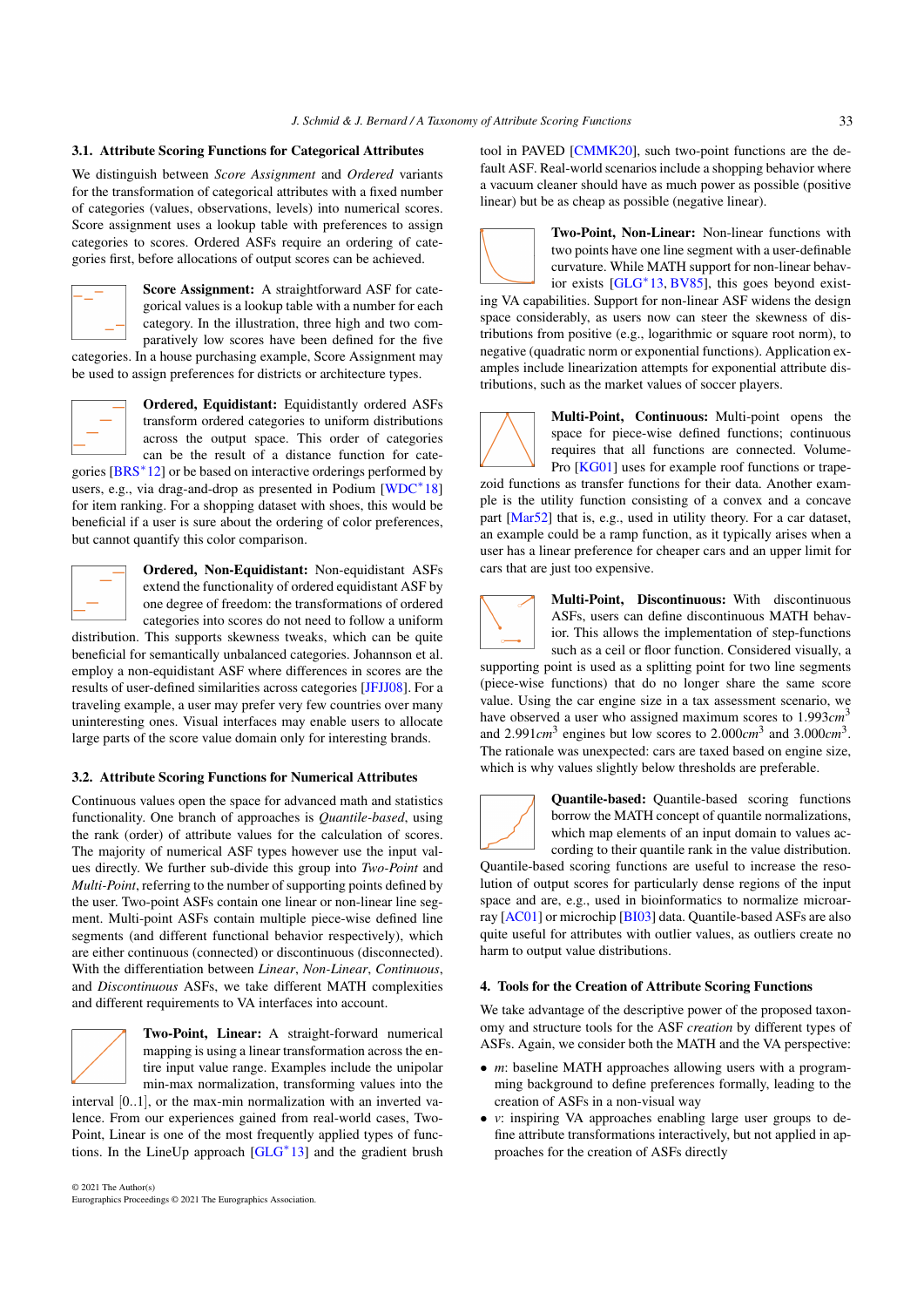<span id="page-3-2"></span>

|                                   | Categ.           |             |                 | Numerical |            |            |               |                |
|-----------------------------------|------------------|-------------|-----------------|-----------|------------|------------|---------------|----------------|
|                                   | Score Assignment | Equidistant | Non-Equidistant | Linear    | Non-Linear | Continuous | Discontinuous | Quantile-based |
| Attribute<br>Numerifica-          |                  |             | $\mathbf{x}$    |           |            |            |               |                |
| tion [JFJJ08]                     |                  |             |                 |           |            |            |               |                |
| LineUp: Data Mapping Editor       |                  |             |                 | X         |            | X          |               |                |
| $[GLG^*13]$                       |                  |             |                 |           |            |            |               |                |
| PAVED [CMMK20]                    |                  |             |                 | X         |            |            |               |                |
| uRank [dSSV15]                    | v                |             |                 |           |            |            |               |                |
| RanKit [KVD <sup>*</sup> 18]      |                  | V           | $\mathbf{V}$    |           |            |            |               |                |
| ValueChart [CL04]                 |                  |             | $\mathbf{V}$    |           |            |            |               |                |
| Podium [WDC*18]                   |                  |             | v               |           |            |            |               |                |
| <b>HDR VolVis [YNCP06]</b>        |                  |             |                 |           |            | v          |               |                |
| VolumePro [KG01]                  |                  |             |                 |           |            | V          |               |                |
| <b>TOPSIS [YH95]</b>              | m                |             |                 |           |            |            |               |                |
| Weighted Sum [MA10]               | m                |             |                 |           |            |            |               |                |
| <b>SMARTER [EB94]</b>             |                  | m           | m               |           |            |            |               |                |
| <b>SMAA [TF08]</b>                |                  | m           | m               |           |            |            |               |                |
| LineUp: Scripting Interface       |                  |             |                 | m         | m          | m          | m             | m              |
| $[GLG^*13]$                       |                  |             |                 |           |            |            |               |                |
| Promethee [BV85]                  |                  |             |                 | m         | m          | m          |               |                |
| <b>Transfer Function [CKLG98]</b> |                  |             |                 | m         | m          | m          |               |                |
| <b>WWW-NIMBUS [MM00]</b>          |                  |             |                 | m         | m          | m          |               |                |
| ValueTree [CL04]                  |                  |             |                 | m         |            |            |               |                |

<span id="page-3-0"></span>Table 1: *Structured overview of tools for the creation of ASFs (lines) according to the types of ASFs of the taxonomy (columns). We use code "m" to mark approaches created with MATH support. Further, we use "v" to refer to inspiring VA approaches, which however only allow the creation of functions related to ASFs. Finally, with "x", we mark VA approaches with a perfect fit.*

• *x*: pioneer VA approaches directly enabling large user groups to create ASFs with interactive visual interfaces, directly applied in VA workflows

Table [1](#page-3-0) provides an overview. We observe that VA approaches for the ASF creation are scarce. In contrast, MATH support exists for any type of ASF. A series of interactive VA inspiring techniques do exist for modeling transfer functions [\[LKG](#page-4-1)<sup>∗</sup> 16] but do not directly create ASFs ("*v*"). So far, the LineUp [\[GLG](#page-4-3)<sup>∗</sup> 13] approach covers the largest part of the design space of the taxonomy, as it combines MATH and VA support. This is achieved by an interactive interface as well as a scripting interface for the creation of ASFs. HDR VolVis [\[YNCP06\]](#page-4-21) and VolumePro [\[KG01\]](#page-4-14) also have support for MATH, but offer VA support for medical data instead of attribute values. Finally, we observe the pattern that ASF creation tools either support categorical or numerical variables, but hardly both. This indicates that the type of input attribute is a useful separation criterion in the ASFs taxonomy.

## 5. Discussion: Integration into Visual Analytics Workflows

We discuss future work along five steps of a conceptual VA work-flow for the creation of ASFs as presented in Figure [2.](#page-3-1) In practice,



<span id="page-3-1"></span>Figure 2: *Conceptual VA workflow for the creation of ASFs with five steps where interactive-visual steering support is possible.*

the ASF creation often forms one step in longer cascades [\[Fek13\]](#page-4-28) of VA processes. The first step is *preprocessing* to address data quality issues early in the process [\[RD00,](#page-4-29) [KHP](#page-4-30)<sup>∗</sup>11, [KPHH12\]](#page-4-31), e.g., by using data wrangling support [\[KPHH11,](#page-4-32) [KBM21\]](#page-4-33) for multivariate or tabular data to transform attribute values into formats that are a) usable by downstream models and b) useful for a given analysis goal [\[BHR](#page-4-34)<sup>\*</sup>19]. With usable attribute values at hand, users can *create* ASFs interactively in a second step, e.g., by using LineUp [\[GLG](#page-4-3)<sup>\*</sup>13] as the most comprehensive VA solution observed in the literature. However, as indicated in Sections [3](#page-1-0) and [4,](#page-2-0) there is still a lack of visual interfaces to support the full space of all ASF types as described in the taxonomy. Future work also includes systematic research into different (design) solutions for ASF creation tools. A third step addresses the *weighting* of attributes [\[WDC](#page-4-2)<sup>∗</sup> 18, [YH95\]](#page-4-22), relevant for multi-attribute goals like optimization or ranking. Also, a fourth step is the *combination* of output scores, e.g., to arrive at a summary ranking of items [\[GLG](#page-4-3)<sup>\*</sup>13, [BV85\]](#page-4-13) or the assessment of alternatives [\[CMMK20\]](#page-4-5) according to user preferences. One possible alternative to these steps is creating multi-attribute value functions [\[CL04\]](#page-4-20), forming another direction for future work. Finally, the VA workflow leads to the analysis goal downstream, such as creating and analyzing rankings, multi-attribute optimizations, or similarity models.

Item Filtering: We consider item filtering a related, but a conceptually different concept. With filtering, items are removed from a focus set, whereas ASF may only de-emphasize the relevance of items. Filtering is typically supported with range slid-ers for VA tools [\[vv14,](#page-4-35) [BHZ](#page-4-36)<sup>∗</sup>20], dynamic queries [\[AS94\]](#page-4-37), or other types of faceted search [\[Hea09\]](#page-4-38) interfaces. In contrast to LineUp [\[GLG](#page-4-3)<sup>\*</sup>13], we argue that filtering may be combined with tools for the creation of ASFs but does not need to be an intrinsic part of the interface. However, future work includes the study of an additional filtering step in applications using (sets of) ASF.

#### 6. Conclusion

We have presented a hierarchical taxonomy of attribute scoring functions and a tabular overview of tools enabling users to create attribute scoring functions, both covering the body of related work from a math and a visual analytics perspective. We believe that the taxonomy can guide designers of future visual analytics systems, e.g., towards the gaps of missing interactive solutions. Future work will shift focus on the generative power of the taxonomy and includes additional prototypes and implementations of visual interfaces for scoring functions, in combination with real-world data and collaborations with users. In addition, we plan to extend the visual analytics pipeline for downstream attribute weighting, e.g., to support multi-criteria optimization or complex item ranking.